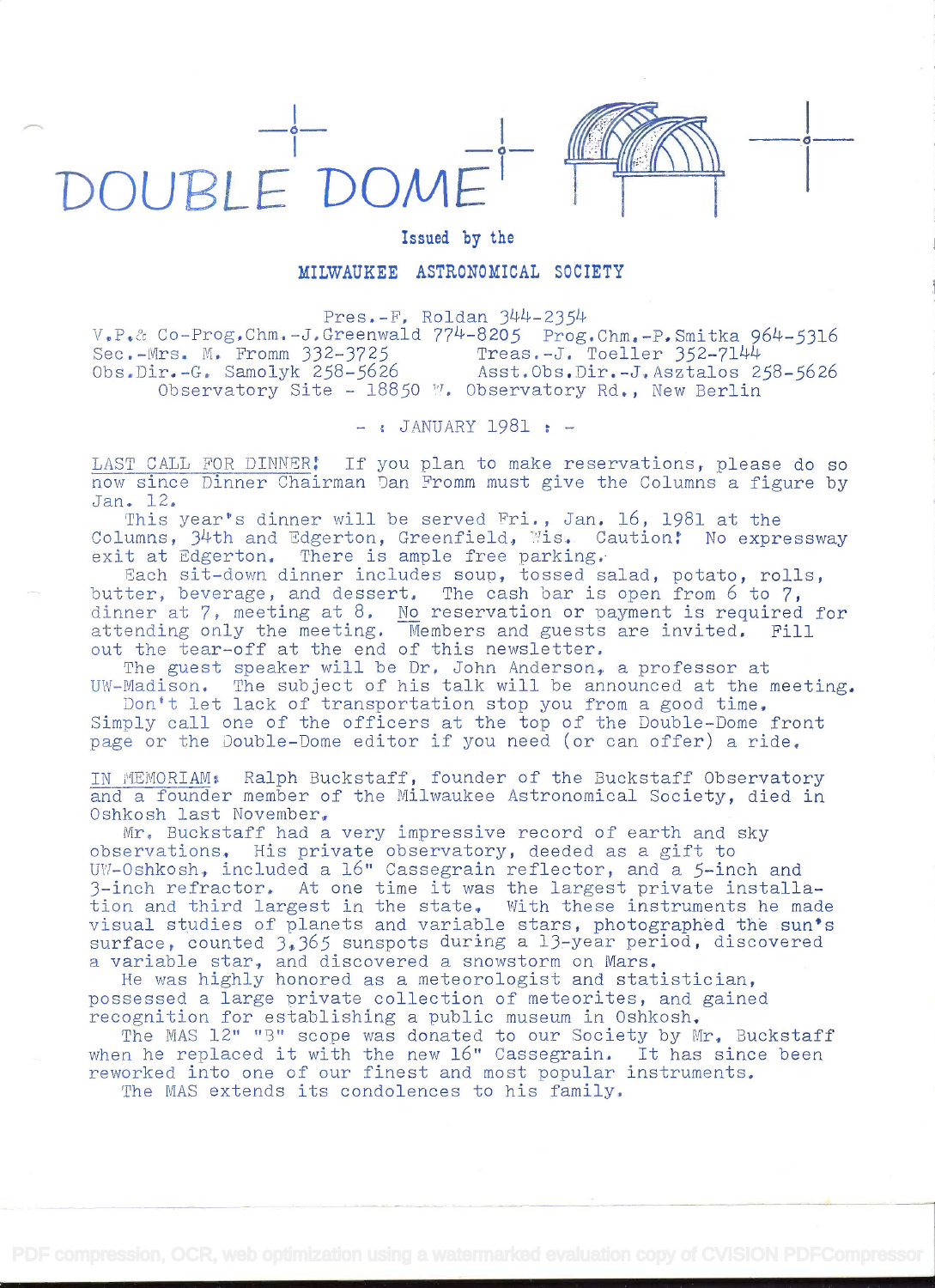IN MEMORIAM: Mr. Roy Lee's wife passed away recently at their home at Cocoa Beach, Florida.

The Milwaukee Astronomical Society extends its sympathy to .r. Lee and his family

IN MEMORIAM: Mr. Harvey Lindemann, a longtime and very active member of the Milwaukee Astronomical Society, passed away last month at his home in Austin, Texas.

Harvey was a widely known local astronomer and gave many lectures at social functions and before Open House and program-meeting audiences. During his 26 years with the society he served untiringly as MAS president, board member, and publicity man, in addition to leading or partaking in many projects and open houses at the observatory, His understanding of solar flares and their effect on the earth's magnetic field earned him distinction for his accurate prediction of aurora borealis displays. Through Harvey's efforts a large dish was obtained for use in our future plans for a radio astronomy observatory.

The Milwaukee Astronomical Society extends sympathy and consolation to his family.

THE SECOND ANNUAL AIR SHOW will feature an aeronautic and space science display in the Brookfield Square Shopping Center Mall from Thursday, Jan. 8 through Sunday, Jan. 11. Brookfield Square is located on Moorland Rd. between I-94 and Blue Mound Rd.

An astronomical display booth, sponsored by the Milwaukee Astronomical Society, will be part of the show Saturday, Jan. 10, from 9 to 5. Members are needed who can contribute at least one hour to represent the MAS, manage the booth, and answer questions about astronomy or your society.

Call Pres. Frank Roldan (344-2354) to pick your time(s).

THE MAS WAS COMMENDED at the Racine Astrofest for craftsmanship<br>practiced in building the 10" Portascopes. The award was displayed at the December meeting.

While many members contributed time, treasure, and talent to produce the twelve unusual, portable telescopes, much of the credit goes to designer Ed. Halbach and mirror grinder William Collins.

MEET NEW MEMBERS Rod Ideker of Waukesha and Marshall Jennison of Brookfield. They will be introduced at the dinner-meeting.

26" (66cm) TTLESCOPE NEWS! Work on the new observatory has been halted until spring but various committees are moving ahead on the thousand and one details that must be done before the final unveiling.

Joseph Sayotovich will supply a window. Robert Retka will weld the telescope base since the base design and drawings are done. James Fanson is checking strength. Other members are working on circuitry and electronics. Packets appealing for donations from industry are being prepared for distribution.

The next 26" meeting will be Sunday, Jan. 11, 7:30 p.m. at John Asztalos's home,  $\overline{4}11$  N. 61st St., Milwaukee (258-5626).

Incidentally., thanks to the Sheboygan Ast. Society for its generous contribution to the fund which now contains nearly \$6400!